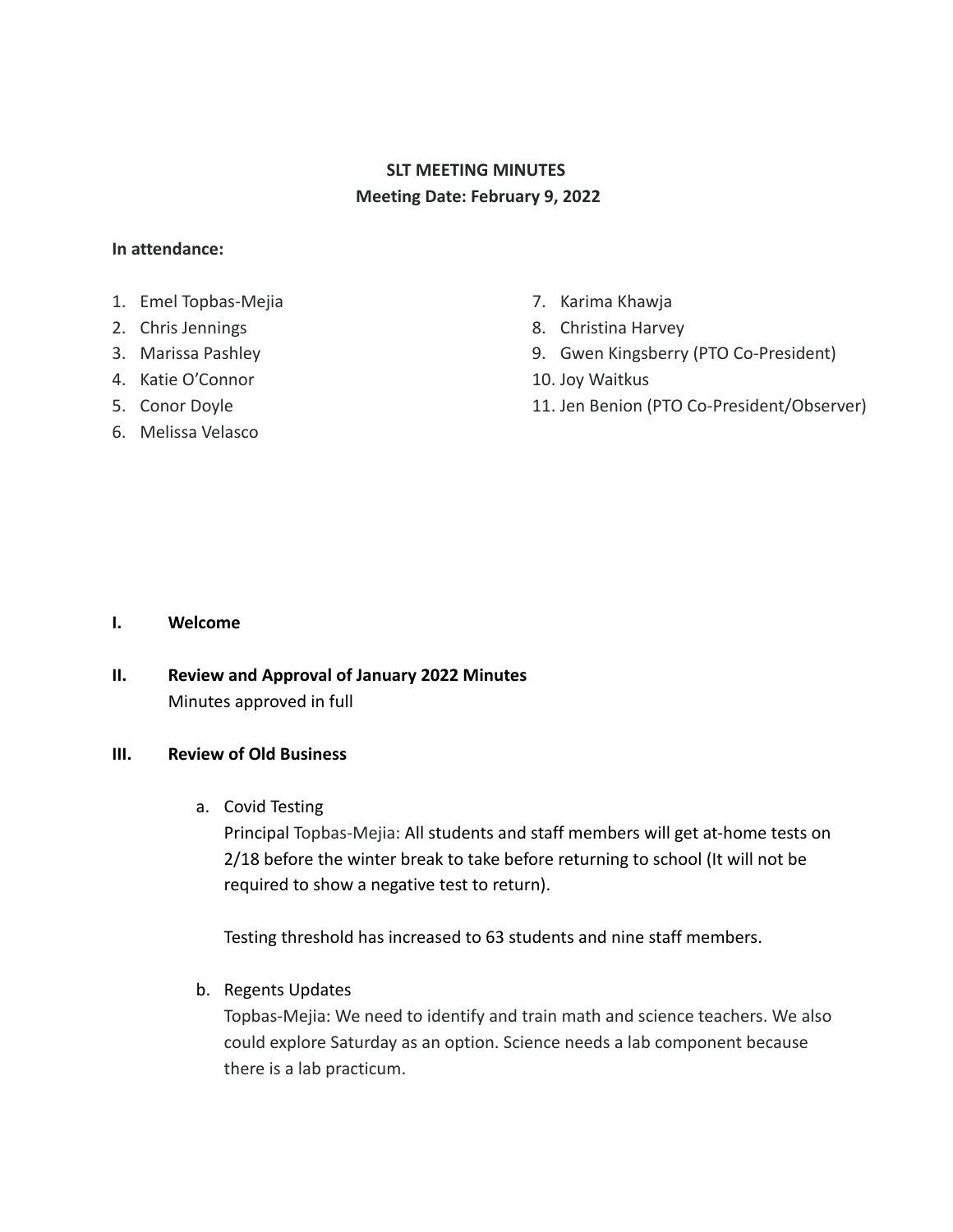Katie O'Connor asked about licensing, she said two current science teachers have the 7-12 license.

Topbas-Mejia: We should identify who can begin training so it can be offered next year.

### **IV. Sub-Committee Reports**

a. ELA/Math Sub-Committee

Christina Harvey updated. There was a problem with lack of data and the group was trying to figure out if it should look at i-ready and state tests or look at cohorts and how to bring them up to where they should be?

The committee had two questions:

- 1. Can we get access to i-plan?
- 2. Does school funding depend on meeting the CEP goals?

Topbas-Mejia provided the link <https://www.iplanportal.com/> for members and said school funding depends on enrollment.

Harvey then asked what the committee can do to support the teachers and wanted to know how the goals have been helpful in the past. The committee is wondering how long it will take to get students back to pre-pandemic levels.

Conor Doyle: We really need experienced teachers to join this committee.

Karima Khawja: Could Ms. Marrero or Daskaris could join? Also, she asked if we could survey the teachers about what are the most pressing needs that are not being captured with -i ready or testing.

Topbas-Meijia: These issues may overlap with the DEI/Attendance Committee.

Chris Jennings: Is there a way to put the CEP goals front and center? Teachers are reluctant to join because they don't feel like they are relevant to what they are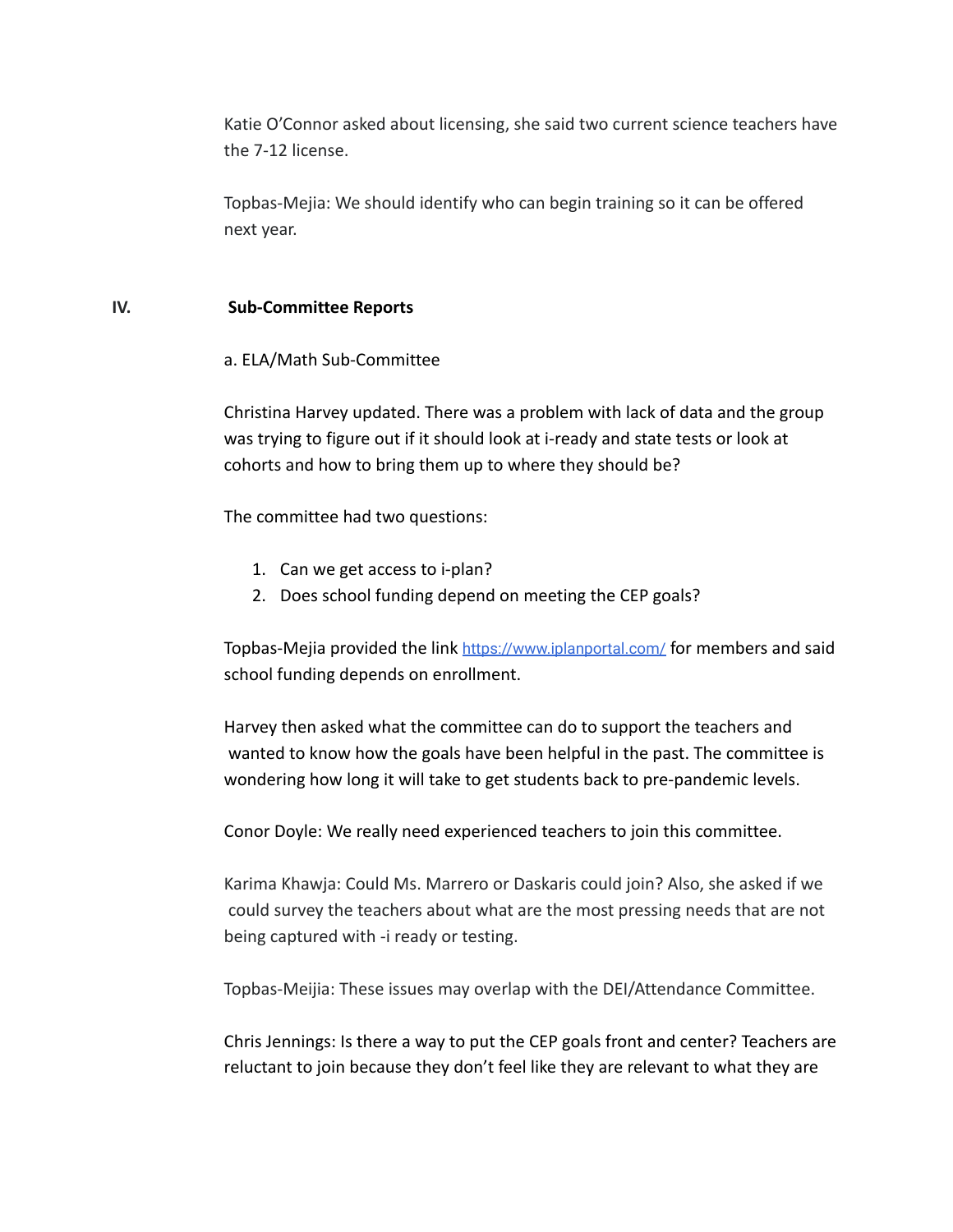doing. These goals should be central to the work and mission that we are trying to accomplish at the school.

O'Connor agreed with what Jenning had to say. She said we need to look at the past CEP goals but we cannot access them, even though we have asked the administration to provide them.

There was some discussion among group members that there was a problem accessing the necessary documents through the DOE system.

Topbas-Mejia said she would address and distribute a one-pager and agreed that the goals should be at the center of our work. We should also have a planning meeting with faculty about the goals.

b. DEI/Wellness/Attendance Committee

Gwen Kingsberry updated. She said that the PTO has also been discussing the parents and whether we need to reach out to them. We don't have a base to work with. Also, one of the things that is coming up a lot is the social media/bullying.

Jennings reiterated what she said and noted that we need a better sense of where we are. We have not received any of the data we have requested.

Topbas-Meijia: The CEP is still waiting for approval.

Harvey noted that seems to be the case for the whole city.

O'Connor: They are still waiting on attendance data, our previous goal was focused on the white subgroup.

Jennings asked Topbas-Mejia if she could help them get the data they need?

Topbas-Meijia presented a School Accountability slide with some of the information and said she would help O'Connor access the data through the platform.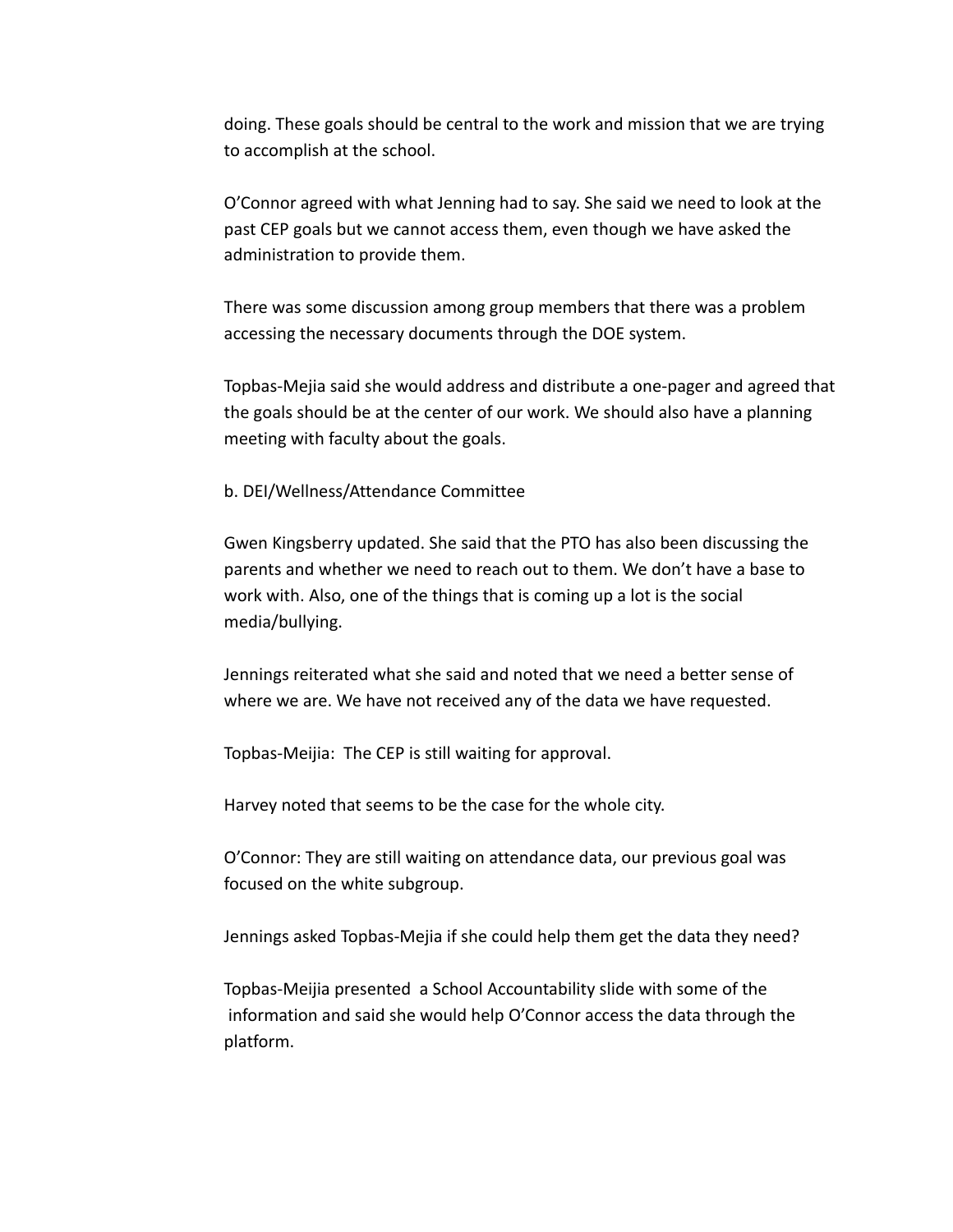Khawja: Can we put out a parent and teacher survey with both committees working together on it. (The meeting date was set for 2/16).

#### **V. New Business**

### **a. Student Advisory Roundtable**

Topbas-Mejia and Kingsberry met and talked about being more inclusive with students when talking about race and identity. We reached out to Morningside and how to support students, staff and parents. We have identified four students and we want to have a roundtable of 10 to read Stamped (Ibram X. Kendi). We are meeting on a weekly basis, to impact change across the school community. There is also a social justice educator whole is working with our middle schoolers

Jennings: What was the gender breakdown of the kids that were attending?

Topbas-Mejia: It was 50/50 gender and 50/50 for race.

## **b. Respect for All Week, 2/14-2/18**

Topbas-Mejia: The guidance counselors have been working diligently as a school team and next week will be a week of focusing on kindness. Every day we are going to have a kindness challenge for each grade and each day.

O'Connor: We haven't got flyers in the ES yet?

Kingsberry: Also, how do we include the more introverted kids in this? How do we include the kids who might not want to celebrate this week? For example, the kids who are shy or don't have many friends, how do we make it more sensitive to that?